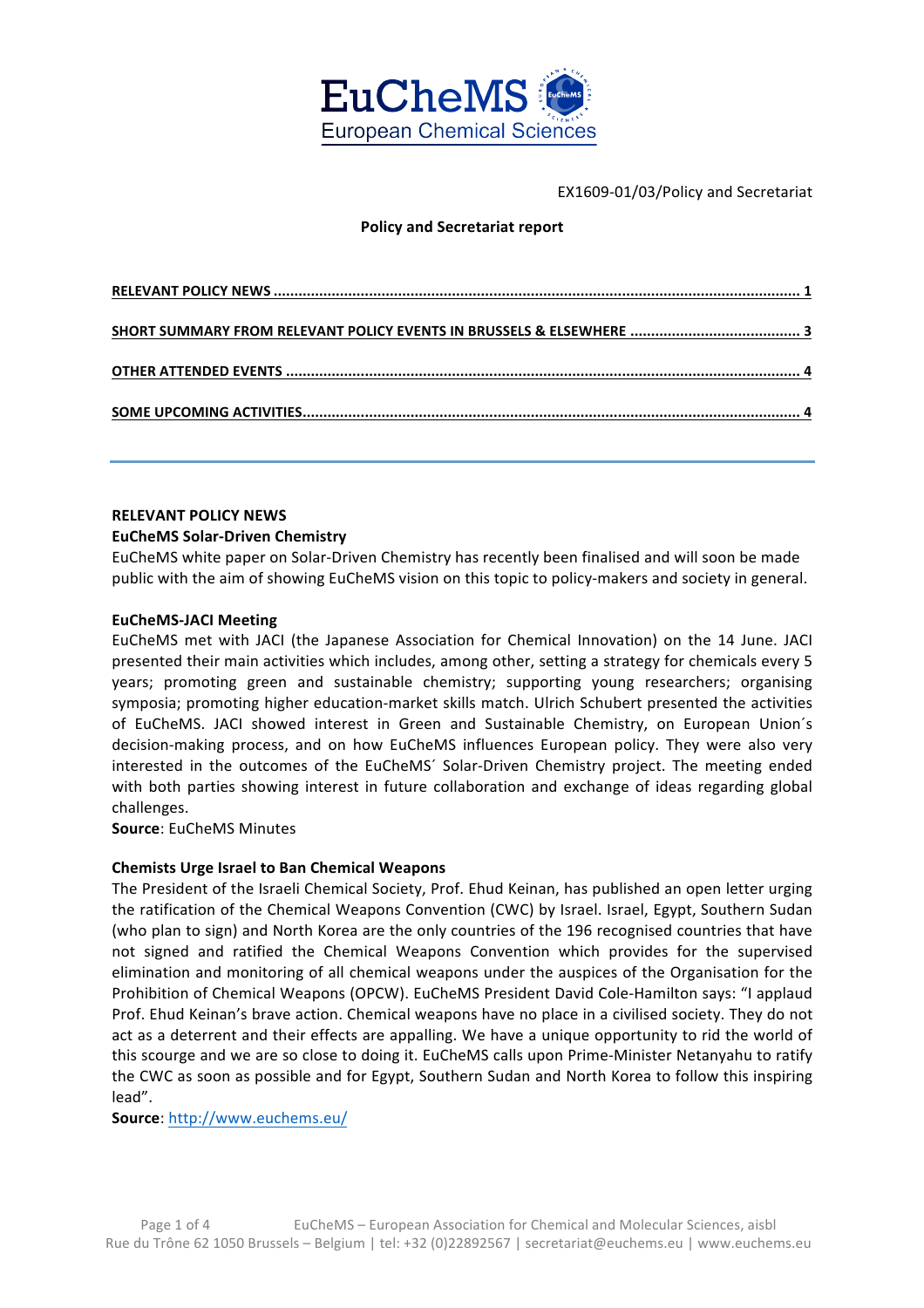

# **EuCheMS and RSC on the Outcome of the British Referendum**

Following the vote by the United Kingdom to leave the European Union, both EuCheMS and the UK's Royal Society of Chemistry have reinforced their commitment to diversity, inclusivity and to the collaboration among learned societies in Europe. As mentioned on a EuCheMS letter to RSC, "We believe that EuCheMS will continue to be of very great importance to the RSC since it will provide one of very few mechanisms by which the RSC will be able to influence European policy concerning chemistry". 

**Source**: http://www.euchems.eu/

#### **Roadmap on Catalysis for Europe**

The European Cluster on Catalysis has recently published the Roadmap on Catalysis for Europe, a roadmap to which EuCheMS as well as two of its Members, ENMIX and ERIC, contributed. The European Cluster on Catalysis was launched by the European Commission and gathers EUfounded projects in the field of catalysis, organisations and institutions as well as industrial and other relevant stakeholders in catalysis at EU level. The term catalysis encompasses in this particular framework different typologies and declinations of catalysis: heterogeneous, homogeneous, photocatalysis, electrocatalysis, biocatalysis and others as well as the corresponding technologies, such as  $CO<sub>2</sub>$  utilisation, artificial photosynthesis, biogenic materials, water technologies. The Roadmap on Catalysis for Europe can be downloaded here.

**Source**: http://www.euchems.eu/

#### EuCheMS Response to Public Consultation on Horizon 2020 'Science with and for Society'

EuCheMS has recently submitted a response to the Public consultation on Horizon 2020 'Science with and for Society' Work Programme 2018-2020 (SWAFS). These contributions to the present consultation will feed into preparation of the next SWAFS Work Programme 2018-2020, which will be developed by the European Commission during the end of 2016 and beginning of 2017.The 'Science with and for Society' Programme addresses the European societal challenges tackled by Horizon 2020, and aims to create new ways of connecting science to society.

**Source**: http://www.euchems.eu/

# **ABCChem Agreement - EuCheMS, ACS, SBQ, CSC, SQM, FASC, SACI, FLAQ**

EuCheMS signed a cooperation agreement regarding the organisation of a common Chemistry Conference, ABCChem, with the American Chemical Society (ACS), the Brazilian Chemical Society (SBQ), the Canadian Society for Chemistry (CSC), the Mexican Chemical Society (SQM); the Federation of African Societies for Chemistry (FASC), the South African Chemical Institute (SACI), and the Latin American Federation of Chemical Associations (FLAQ).

**Source**: http://www.euchems.eu/

#### **Slovak Presidency Programme**

Slovakia started its Presidency of the Council of the EU in July 2016, a role which will have until the end of the present year. According to its programme, one of the main topics of the Slovak Presidency in the field of research is support for young researchers. The Presidency aims to adopt Council conclusions on measures to support young researchers with a focus on increasing the attractiveness of scientific careers, encouraging mobility and investing in human potential in the field of research and development. The Presidency also envisages to work upon the Commission's European Defence Action Plan which should, among other, stimulate research in this field. The Slovak also Presidency also intends to start the trilogues with the European Parliament following the European Commission's submission of the second package of legislative proposals on copyright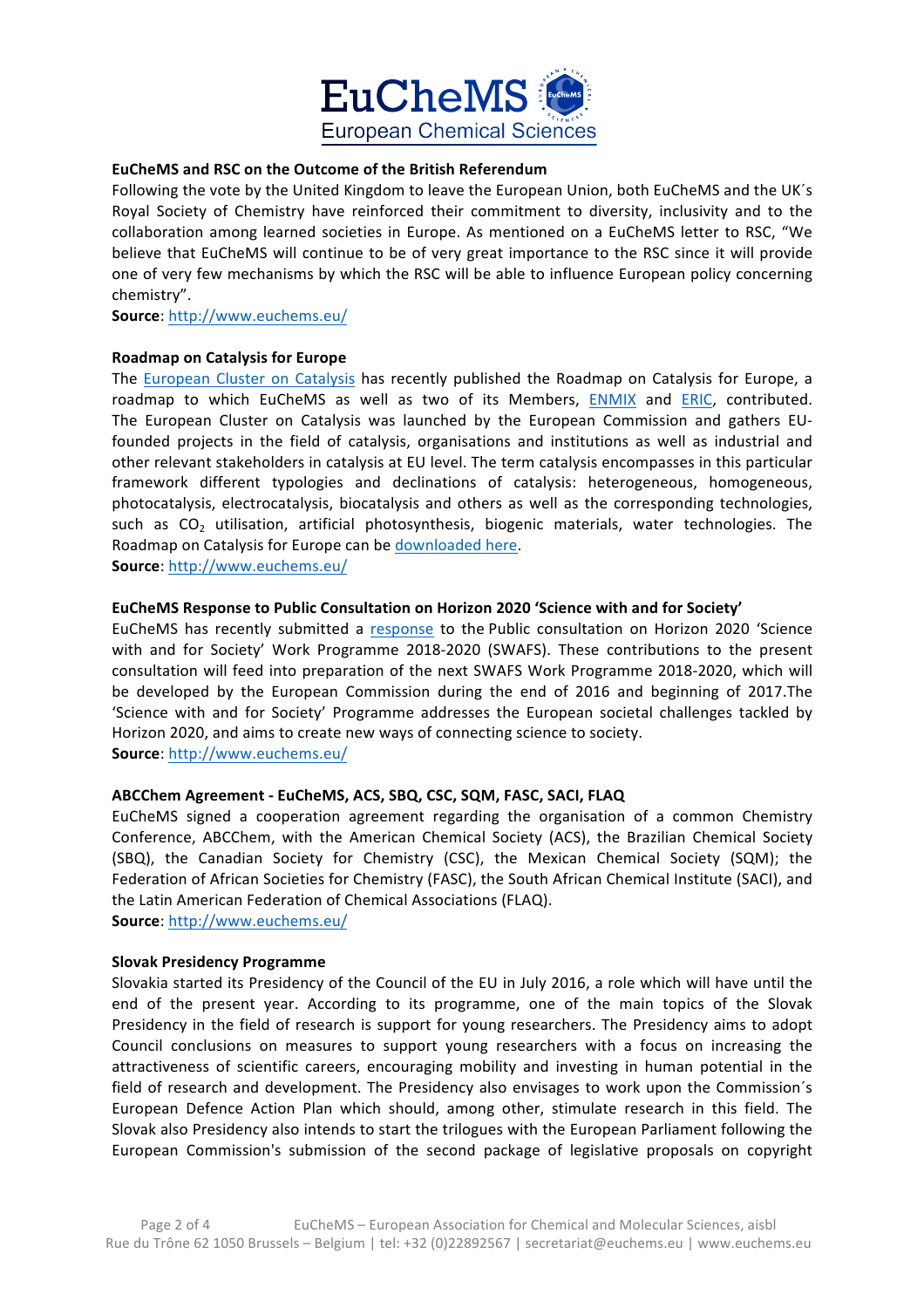

reform, a package aiming to ensure the cross-border portability of online content services in the internal market.

**Source**: http://www.eu2016.sk/en

#### **H2020 Priorities for 2017**

Later in July, the European Commission confirmed the calls and other actions of the second year of the two-year work programmes setting out Horizon 2020 funding opportunities for 2017. The Work Programme for 2017 will have a stronger focus on Open Science, making open research data the default setting for H2020 projects; it will also focus on circular economy; personalised medicine; and on pan-European research infrastructures. The calls and other actions under the current work programme updates have a budget of €8.5 billion.

**Source**: http://europa.eu/

# **SHORT SUMMARY FROM RELEVANT POLICY EVENTS IN BRUSSELS & ELSEWHERE**

**UNESCO Science Report Towards 2030**

The UNESCO Science Report was recently presented at a STOA Workshop in the European Parliament. This quinquennial report counted with the collaboration of more than 50 experts and focuses on long-term trends, covering more than 100 countries, thus providing an insightful picture of science, technology and innovation.

The workshop counted, among others, with the participation of Paul Rübig, Chair of European Parliament's Science and Technology Options Assessment (STOA), Flavia Schlegel, Assistant Director-General for Natural Sciences, UNESCO, and Vladimír Šucha, Director-General, DG Joint Research Centre, European Commission. The 800 pages report can be found here and the executive summary can be read here.

**Source**: http://www.euchems.eu/

# **European Innovation Council Workshop**

With a participation of around 150 people, this workshop intended to provide further input from civil society (following a call for ideas whose respondents were mainly from research, around 40%, against around 30% of respondents from industry) into the creation of a European Innovation Council, with a "co-design" approach as mentioned António Vicente, Head of Cabinet for Commissioner Moedas. He also mentioned that there are some regulation constrains regarding the creation of EIC under H2020 but that this "constrained experience" will be used to enhance EIC under FP9. This input towards EIC in FP9 will already start with the mid-term evaluation of H2020. EIC must be an enabler for innovation so that Europe might reach the level of USA, which currently have >100 "unicorn" start-ups (start-ups whose value is over \$1bn) in comparison to the 19 European "unicorns". After the initial presentations, four main themes (awareness and accessibility; Funding Opportunities; Proposal evaluation; Follow-up of the grant, mentoring) were discussed within groups. there were 10 groups, consisting of 15 people with diverse backgrounds: business angels, regional authorities, evaluators, industry, research, etc. Each group had a rapporteur from the commission who facilitated debate and presentation of ideas. A report with the presentations outcomes of the workshop was published at the page of EIC (a copy can be found at the folder of this report). More info can be found at https://ec.europa.eu/research/eic/index.cfm. **Source:** EuCheMS report